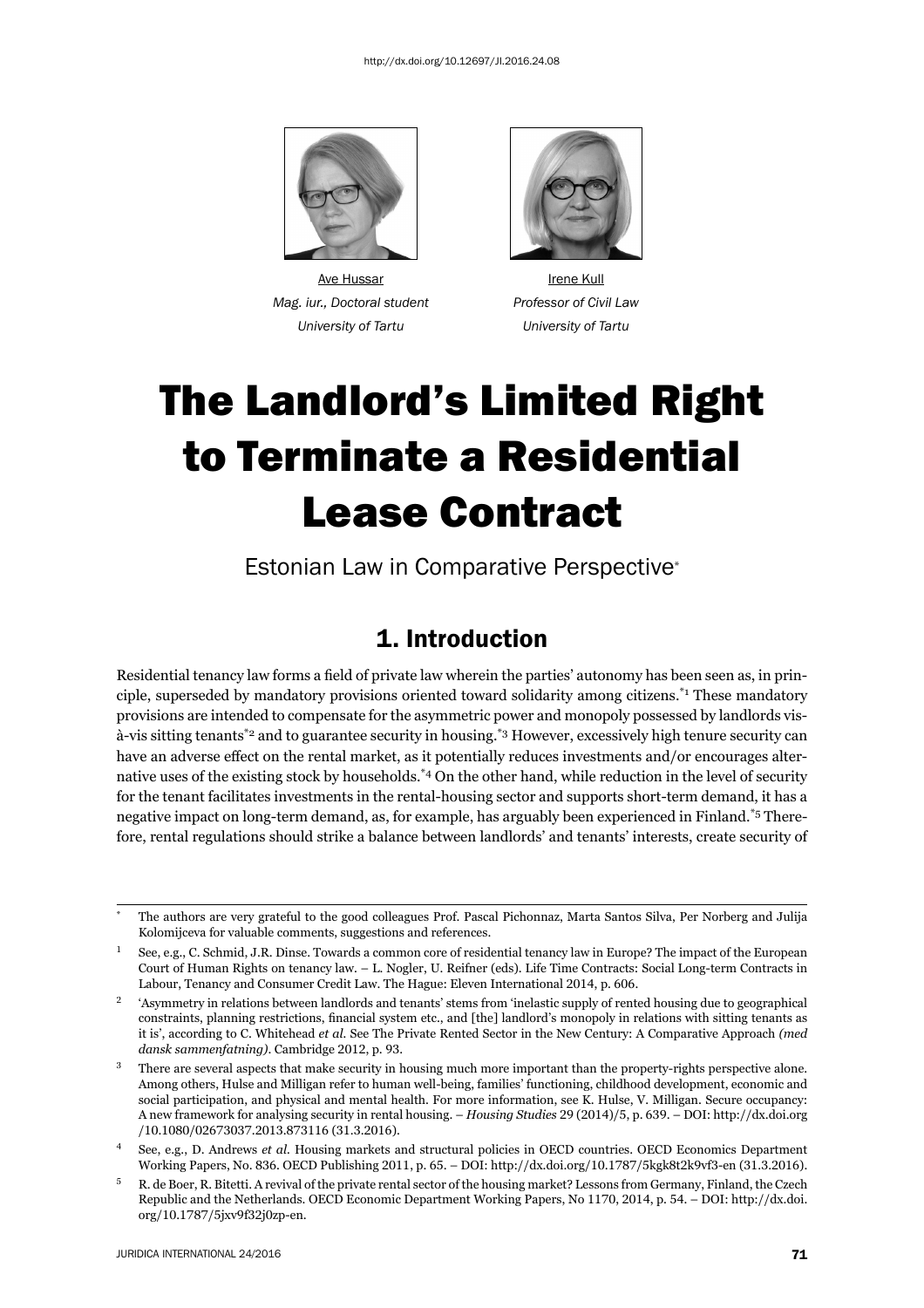tenure to support long-term demand, and avoid market segmentation between sitting and new tenants – in a way that would have adverse effects on neither the supply nor the demand side of the market.<sup>\*6</sup>

In the context of secure tenancy\*7, the element of stability covers the presumption that the landlord has no arbitrary control over the tenant's rights to occupy the dwelling, that the tenant can make a home and stay in the dwelling as long as he wishes.\*8 This article addresses the core question of the stability issue in tenancy relations: on what conditions the landlord has a right to terminate a tenancy contract for reasons other than factors stemming from the tenant's sphere of risk. In consideration of the fact that, as has been underscored in recent comparative studies on tenancy law, security of tenure differs between countries and over time and can best be seen as a continuum rather than a dichotomy<sup>\*9</sup>, the purpose of the research is to find a position for Estonian regulation on a relative scale in comparison with Latvian, Lithuanian, German, Swiss, Finnish, and Swedish law\*10.

The authors firstly provide a general overview of legal regulation of tenancy relations in the countries compared (in Section 2), in order to lay the groundwork for a presentation of the various policy questions involved (in Section 3). For the purpose of structural clarity in the following analysis of regulatory regimes, lease contracts concluded for an unspecified and a specified term are differentiated (these are covered in Sections 4 and 5, respectively).

### 2. Legal regulation of tenancy relations in the countries under comparison

### 2.1. Estonia, Latvia, and Lithuania

The time after the 1991 regaining of independence marked a radical turning point for housing policies in the Baltics.\*11 In one result of the extensive privatisation, restitution, and general liberalisation of their housing markets over the last 25 years, the Baltics can be commonly characterised as displaying a high rate of private ownership of the housing stock and a high rate of owner-occupancy.<sup>\*12</sup> Another typical characteristic feature is that a relatively large proportion of the population of the Baltics lives in flats.<sup>\*13</sup>

The legislation of all three Baltic States includes special rules on residential lease contracts. In Estonia, residential lease contracts as a special kind of lease contract are regulated in §§ 271–338 of the Law of Obligations Act<sup>\*14</sup> (LOA). In Latvia, a special law, the Law on Residential Tenancy (LRT)<sup>\*15</sup>, governs residential

<sup>&</sup>lt;sup>6</sup> See, e.g., D. Andrews *et al.* (Note 4), p. 52.

Or 'secure occupancy' as a broader concept. See K. Hulse, V. Milligan (Note 3), pp. 638-656. See also S. Nasarre. Leases as an alternative to homeownership in Europe: Some key legal aspects. – *European Review of Private Law* 6 (2014), p. 820; K. Hulse *et al.* Secure occupancy in rental housing: Conceptual foundations and comparative perspectives. AHURI Final Report No. 170. Melbourne: Australian Housing and Urban Research Institute 2011, p. 30. Available at https://www.be.unsw.edu.au/sites/ default/files/upload/research/centres/cf/publications/ahuriprojectreports/AHURI\_Final\_Report\_No170.pdf (31.3.2016).

 $\delta$  A similar approach is applied by S. Nasarre (Note 7).

See K. Hulse, V. Milligan (Note 3), p. 22.

<sup>&</sup>lt;sup>10</sup> This article is based largely on country-level reports and comparative studies of housing policy and legal frameworks for residential rental markets in European countries prepared under a grant from the European 7 Framework Programme for research into tenancy law and housing policy in a multilevel Europe (TENLAW: Tenancy Law and Housing Policy in Multi-level Europe), with grant agreement 290694. Reports are available at http://www.tenlaw.uni-bremen.de/reports. html (31.3.2016). The terminology used by the authors here is based on that applied by the national reporters, and the term 'tenancy' has the same meaning as the term 'residential lease'.

<sup>&</sup>lt;sup>11</sup> For general discussion, see A. Hussar. National report for Estonia. Available at http://www.tenlaw.uni-bremen.de/reports/ EstoniaReport\_18062014.pdf; J. Kolomijceva. National report for Latvia. Available at http://www.tenlaw.uni-bremen. de/reports/LatviaReport\_09052014.pdf; A. Mikelėnaitė. 'National report for Lithuania.' Available at http://www.tenlaw. uni-bremen.de/reports/LithuaniaReport\_09052014.pdf (31.3.2016).

<sup>&</sup>lt;sup>12</sup> In Estonia, 81.5%; in Latvia, 80.9%; and in Lithuania, 89.9% of the population, with the EU average being 70.1%. Data, for 2014, are available in 'Living conditions and social protection'. Eurostat, Housing Statistics, published in 2015, online data code: ilc\_lvho02 (31.3.2016).

<sup>&</sup>lt;sup>13</sup> In Estonia, 63.8%; in Lithuania, 58.4%. The EU average is 46.2%. Data are available in 'Living conditions and social protection'. Eurostat, Housing Statistics, published in 2013, online data code: ilc\_lvho01 (31.3.2016).

<sup>&</sup>lt;sup>14</sup> Võlaõigusseadus. 1.7.2002. Available in English at https://www.riigiteataja.ee/en/eli/ee/Riigikogu/act/516092014001/ consolide (31.3.2016).

<sup>&</sup>lt;sup>15</sup> Likums Par dzīvojamo telpu īri (the Law on Residential Tenancy), 16.2.1993. Available in English at http://likumi.lv/doc. php?id=56863 (31.3.2016).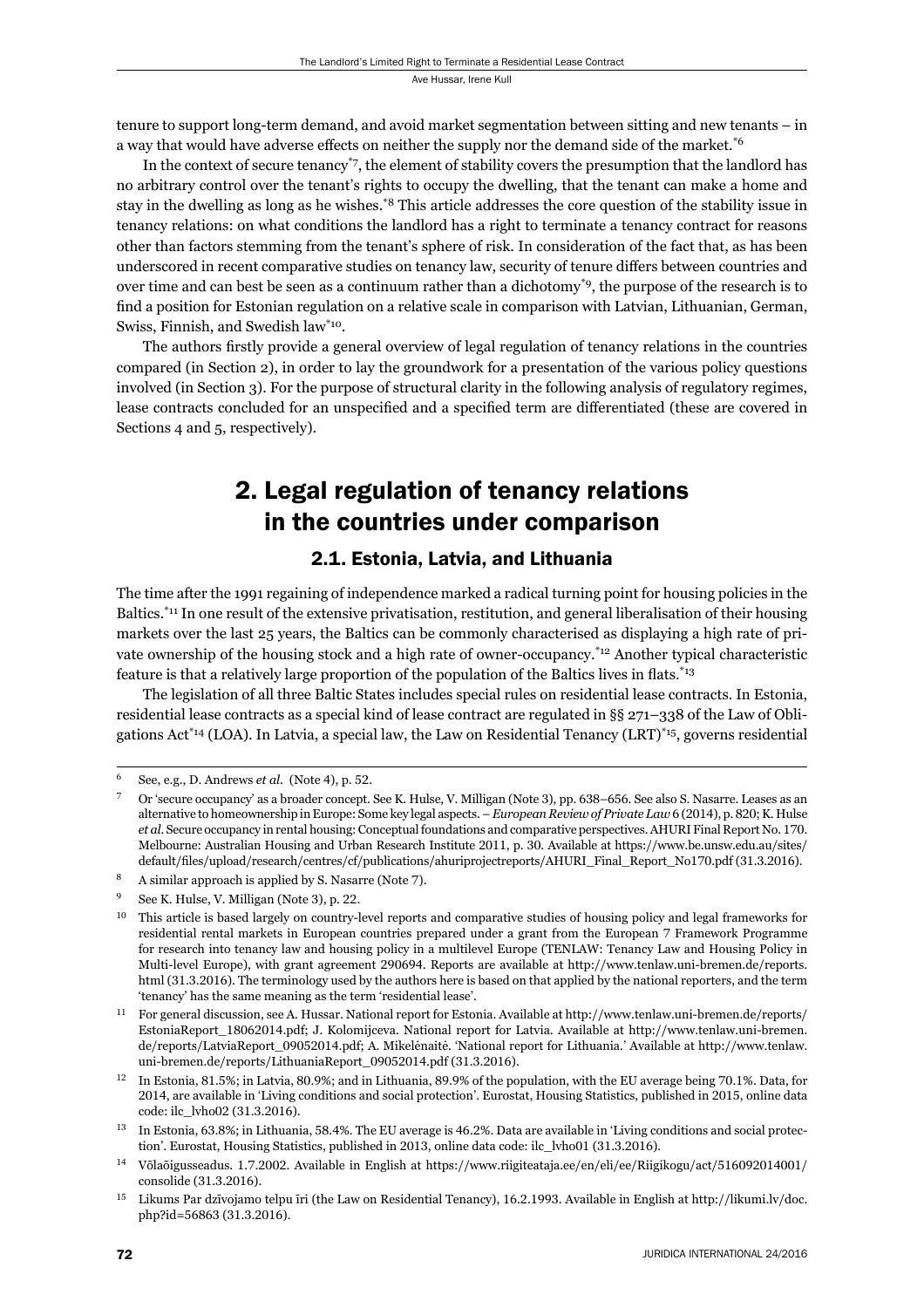tenancy agreements. As *lex generalis*, the Latvian Civil Law\*16 applies to those matters not governed by the special law. Lack of consistency between the *lex specialis* and *lex generalis* norms has been pointed to as a reason for contradictory case law and legal commentaries.\*17 In Lithuania, residential lease contracts are regulated by the Civil Code (CC)\*18, in its special Chapter XXXI ('Lease of dwellings') as *lex specialis* in relation to Chapter XXVIII ('Lease') and the General Part of the Civil Code.

### 2.2. Germany and Switzerland

Germany and Switzerland were selected for comparison in this paper on the basis of the choices made in Estonia during the transition period. Namely, the rules on tenancy relations found in the Estonian LOA are strongly influenced by the German civil code (BGB) and the Swiss Code of Obligations (CO).<sup>\*19</sup> Germany and Switzerland differ from the rest of the countries under comparison in the high proportion of the population there who occupy a dwelling as a tenant at market rates.<sup>\*20</sup> The central norms of German tenancy law can be found in BGB §§ 535–548 (on general questions related to lease contracts) and §§ 549–577 (on leasing of a dwelling). Major reforms took place in 2001 (regulation of contract length, reasons for termination, rent levels) and in 2013 (energy-efficient maintenance and modernization measures, simplified enforcement of an eviction title).\*21 In Switzerland, general questions of tenancy relations are regulated in Articles 253–304 of the CO\*22. Swiss tenancy law was substantially reformed in July 1990.

### 2.3. Finland and Sweden

Finnish and Swedish law deserve attention firstly because of Estonia's close socio-economic ties with those countries, which, in a way, influence the social perceptions of tenancy also in Estonia. Moreover, as the regulation in those countries is positioned at opposite ends of the spectrum of tenancy protection – the Finnish system, after the reforms in the mid-1990s, being one of the most liberal systems in Europe<sup>\*23</sup> and the Swedish system among the most protective – comparison with those countries aids in ascertaining the scale of that spectrum. Rental housing accounts for about 30% of the housing stock in Finland, where it is fairly evenly divided between private rental housing (about 16%)<sup>\*24</sup> and 'social housing' (14%)<sup>\*25</sup>, and about

<sup>&</sup>lt;sup>16</sup> Civillikums ['Civil Law of the Republic of Latvia'], 28.1.1937. Available in English at http://unpan1.un.org/intradoc/groups/ public/documents/UNTC/UNPAN018388.pdf (31.3.2016).

More details about the inconsistency of the court practice can be found in I. Kull *et al.* Comparative remarks on residential tenancy law in Latvia and Estonia. – *Law Journal of the University of Latvia* 8, pp. 5–21. See also J. Kolomijceva (Note 11), p. 175.

<sup>&</sup>lt;sup>18</sup> Lietuvos Respublikos civilinis kodeksas ['Lithuanian Civil Code'], 18.7.2000, No. VIII-1864. Available in English at http:// www3.lrs.lt/pls/inter3/dokpaieska.showdoc\_l?p\_id=245495 (31.3.2016).

 $^{19}$  For more information, see V. Kõve. Applicable Law in the Light of Modern Law of Obligations and Bases for the Preparation of the Law of Obligations Act. – *Juridical International* 6 (2001), pp. 30–36. Available at http://www.juridicainternational. eu/?id=12551 (31.3.2016); P. Varul. Legal Policy Decisions and Choices in the Creation of New Private Law in Estonia.' – *Juridica International* 2000/5, pp. 104-118. Available at http://www.juridicainternational.eu/index/2000/vol-v/legal-policy-decisions-and-choices-in-the-creation-of-new-private-law-in-estonia/ (31.3.2016); the Swiss Code of obligations is said to be "Part Five" of the Swiss Civil Code, but is indeed a separate code in the Systematic Collection (SC 220), an English "unofficial" translation might be found on the official site of the "Confederation" (Federal State): https://www.admin.ch/opc/en/classifiedcompilation/19110009/index.html (17.7.2016). Since 1 January 2016, the electronic version prevails over the paper version.

In Germany, 39.6% (in 2014) and in Switzerland, 51.8% (in 2013), according to Eurostat, online data code: ilc\_lvho02 (current as of 31.3.2016). For further details, see Santos Silva, 'Intra-team Comparison Report for Austria, Germany, Luxembourg and Switzerland.' Available at http://www.tenlaw.uni-bremen.de/intrateamcom/AT-DE-LU-CH%20comparison%20report%20 20151218.pdf (31.3.2016), p. 3.

<sup>&</sup>lt;sup>21</sup> Gesetz zur Neugliederung, Vereinfachung und Reform des Mietrechts vom 19. Juni 2001. BGBl. I 1149. Gesetz über die energetische Modernisierung von vermietetem Wohnraum und über die vereinfachte Durchsetzung von Räumungstiteln vom 18.03.2013. BGB I 434.

Cf. special regulations such as an Ordinance on adaptation of rent exist, see (no English version available, but German, French or Italian official versions), Verordnung vom 9. Mai 1990 über die Miete und Pacht von Wohn- und Geschäftsräumen (VMWG, SC 221.213.11). Available at https://www.admin.ch/opc/de/classified-compilation/19900092/index.html (17.7.2016).

 $23$  C. Whitehead (Note 2), p. 122.

<sup>&</sup>lt;sup>24</sup> T. Ralli. National report for Finland, 2014, p. 31. Available at http://www.tenlaw.uni-bremen.de/reports/FinlandReport\_09052014.pdf (31.3.2016); R. de Boer, R. Bitetti (Note 5), p. 11.

<sup>&</sup>lt;sup>25</sup> State-subsidised rental dwellings (in the so-called ARAVA system).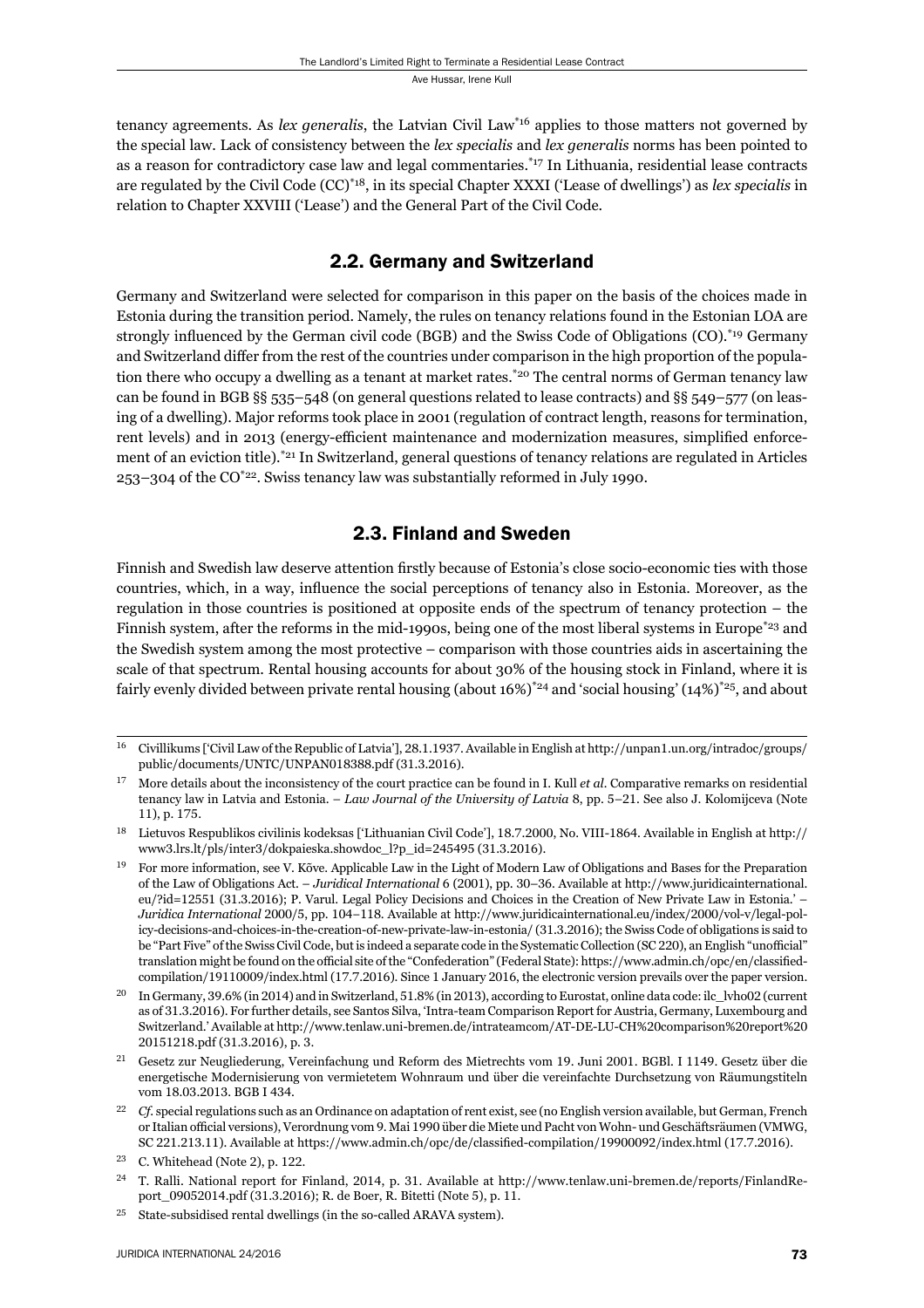40% of the housing stock in Sweden.\*26 In both countries, residential lease contracts in the private rental market are regulated with special legislation: the Act on Residential Leases (ARL)\*27 in Finland and the Land Code<sup>\*28</sup> and Rent Negotiation Act<sup>\*29</sup> in Sweden. As *lex generalis*, the Contracts Act<sup>\*30</sup> applies.

# 3. The landlord's limited right to terminate the lease contract as the guarantee for stability

In the analysis that follows, the focus is on the question: on what conditions could a tenancy contract be terminated by the landlord when the tenant fulfils the contractual obligations and the dwelling itself is in sound condition? The fundamental elements of this question involve 1) suitable grounds for notice, 2) the term for advance notice, and 3) possible damage claims. With respect to suitable grounds, the need for the landlord to accommodate himself or a family member and the landlord's interest in increasing the rent or intention to sell the property such that it is free from the tenant's possession are more particularly under scrutiny. Questions of the duration and extension of the contract, along with the issue of expectations of continuation of the contractual relationship in the event of transfer of ownership, as other important aspects of tenancy stability, are dealt with only to the extent necessary for providing context.

In all countries under comparison here, tenancy contracts, in principle, can be concluded for either a specified or an unspecified term.<sup>\*31</sup> Only in Germany, where contracts for an unspecified term are the norm, is a contract deemed to be for a specified term only if the landlord 1) wishes to use the premises as a dwelling for himself, members of his family, or members of his household; 2) wishes, admissibly, to eliminate the premises or change or repair them so substantially that the measures entailed by this would be rendered significantly more difficult by continuation of the lease; or 3) wishes to lease the premises to a person obliged to perform services, where any of those reasons is reported to the tenant by the landlord in writing and these conditions are stated when the agreement is entered into.\*32

As for contracts for an unspecified term, it is argued<sup>\*33</sup> that the 'good-cause eviction' condition already keeps the harm to the landlord's property rights to a minimum. Analogously the employer should not terminate a contract (even one for an unspecified term) without good cause, while the employee has no obligation to supply reasoning for giving notice.<sup>\*34</sup> The landlord's property interests are protected on account of the existing right to evict the tenant for breach of contract or to improve the property or substantially alter the nature of the property. As is elegantly stated by Salzberg and Zibelman\*35, the only property interest the landlord is losing is the ability to assert control over another individual's right to live where that individual desires.

As to contracts for a specified term, in principle, once the term has been agreed upon, there should be very limited options for terminating the contract before its term has elapsed. A further question is this: if there are circumstances within the terminating party's sphere of risk that render the contract unreasonably

<sup>31</sup> For comparison: In Spain, open-ended lease contracts are not allowed, as lease contracts require a time limit, with the minimum duration being three years. Greece too requires a three-year minimum duration, for first-residence leases. In Malta, while open-ended contracts are not permitted, there is no minimum duration set by law. For more information, see S. Nasarre (Note 7), p. 852.

<sup>&</sup>lt;sup>26</sup> O. Bååth. National report for Sweden, 2014, p. 22. Available at http://www.tenlaw.uni-bremen.de/reports/SwedenReport\_18052015.pdf (31.3.2016).

<sup>&</sup>lt;sup>27</sup> Laki asuinhuoneiston vuokrauksesta, 31.3.1995/481. Unofficial translation into English available at http://www.finlex.fi/ en/laki/kaannokset/1995/en19950481.pdf (31.3.2016).

<sup>&</sup>lt;sup>28</sup> Tenancy contracts are regulated in Chapter 12 of the Swedish Land Code of 1970, SFS 1970:994. Available at https://www. kth.se/polopoly\_fs/1.476821!/Land\_Code.pdf (31.3.2016).

<sup>&</sup>lt;sup>29</sup> Hyresförhandlingslagen ['Rent Negotiation Act'], of 6.1.1978, SFS 1978:304. Available in Swedish at http://www.riksdagen. se/sv/Dokument-Lagar/Lagar/Svenskforfattningssamling/Hyresforhandlingslag-1978304\_sfs-1978-304/?bet=1978:304  $(31.3.2016).$ 

<sup>&</sup>lt;sup>30</sup> Lag (SFS 1915:218.) om avtal och andra rättshandlingar på förmögenhetsrättens område ['Contract Act'], SFS 1994:1513, of 6.11.1915.

 $32$  BGB's §575 (I).

<sup>&</sup>lt;sup>33</sup> K. Salzberg, A. Zibelman. 'Good cause eviction.' – *Willamette Law Review* 21 (1985), p. 71. Electronic copy available at http://ssrn.com/abstract=1973710 (31.3.2016).

<sup>&</sup>lt;sup>34</sup> More details surrounding the concept of a 'lifetime contract' can be found in the collection of articles edited by L. Nogler and U. Reifner. Life Time Contracts: Social Long-term Contracts in Labour, Tenancy and Consumer Credit Law (see Note 1).

<sup>35</sup> *Ibid.*, p. 71.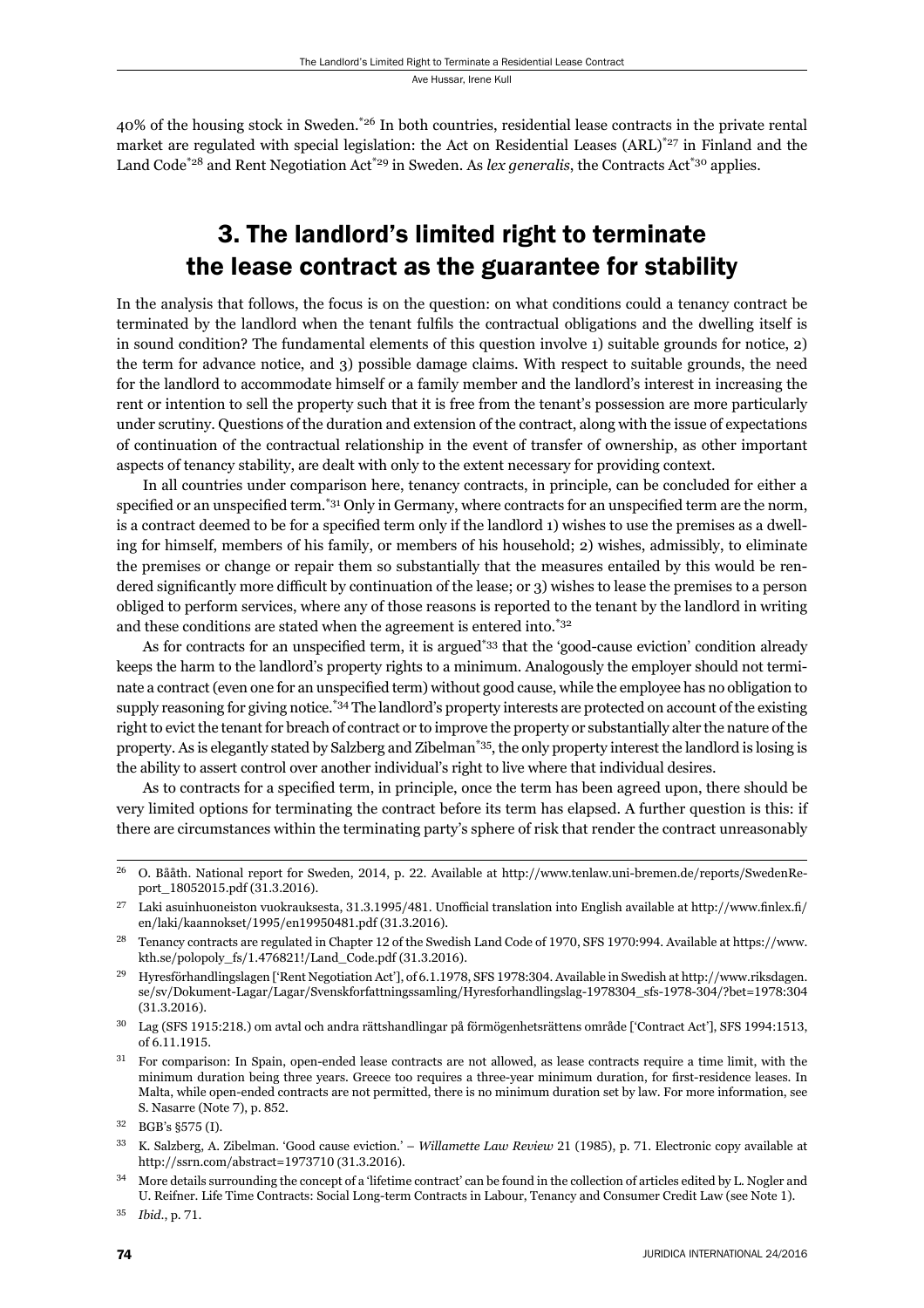burdensome or expensive for the obligor\*36 (e.g., urgent personal need on the side of the landlord or the necessity of moving for personal or professional reasons from the side of the tenant), would it then be possible to substitute performance in kind for the right to claim damages? This would, however, be an option only in cases in which the damages would compensate for the loss adequately.

The question of stability of tenancy relations cannot be assessed in isolation. The regulation dealing with termination of a contract for an unspecified term directly addresses the question of the right to increase the rent periodically. Strict rules to protect the stability of a contract for the tenant may be in place, but if rent regulation is prohibitive – i.e., if the landlord may not increase the rent even in a contractual relationship that extends for an indefinite period – incentive would be created for the landlord to get rid of the tenant in an abusive manner. This question will be addressed further in the following parts of the article.

# 4. The landlord's limited right to terminate a lease contract concluded for an unspecified term

### 4.1. Germany, Switzerland, Finland, Sweden, Latvia, and Lithuania

The landlord's right to terminate the contract for an unspecified term for reasons that do not proceed from the tenant's sphere of risk can be examined as one element in classification of the level of security of the tenure in the countries subject to comparison from strong to weak. The greatest security of tenure, as defined by Hulse and Milligan, is based on the presupposition that tenants can use the housing under the lease contract as long as they wish and that they can transfer tenancy to their heirs or even become owners.\*37 In contrast, a 'weak' level of security in tenure is described as following from a regulatory regime wherein the owner has a right to require the tenant to leave the dwelling in certain circumstances – for instance, on account of his intention to use the property for his own needs, to sell it, or to undertake major renovations or redevelopment. Some legal systems guarantee the landlord a right to terminate a lease contract without stating any reasons, so long as the relevant term of notice is honoured.\*38

Let us start with the strongest protection. Under Swedish law, the landlord's right to terminate the contract is very limited and there are strict procedural rules to be followed. For example, the validity of the termination notice depends on its approval by a rent tribunal. If the landlord does not apply to the rent tribunal within one month after the lease expires, the notice of termination is void. However, for the purpose of the current analysis, it is important to note that, insofar as the tenant fulfils his obligations, the landlord cannot terminate a lease contract for an unspecified term.<sup>\*39</sup>

The outcome is similar under Latvian law, which neither formally distinguishes between ordinary and extra-ordinary termination nor provides specific rules for contracts of a specified or unspecified term in the case of the landlord giving notice.<sup>\*40</sup> Contracts for an unspecified term may be terminated at the initiative of the landlord on only the grounds set forth in the LRT, most particularly in the event of breach of contract on the part of the tenant.<sup>\*41</sup> The grounds for a contract's termination by the landlord that are specified in Articles  $28-28^6$  of the LRT are exhaustive and completely supersede the corresponding regulation in the Civil Law.<sup>\*42</sup>

Also in Germany, the starting point is that if the landlord is interested in getting back his property after some time, he should conclude the contract for a specified time\*43, and the landlord's right to terminate a lease contract concluded for an unspecified term (in the case of ordinary termination with notice)

<sup>43</sup> J. Bieber. Münchener Kommentar zum BGB. 6th ed., 2012, §573, para. 3.

 $36$  Compare with §108 (2) 2) of the LOA.

 $37$  K. Hulse, V. Milligan (Note 3), p. 22.

ɴɹ *Ibid*.

<sup>&</sup>lt;sup>39</sup> A landlord may terminate the contract only under Section 42 or 46 of the Tenancy Act. O. Bååth (Note 26) provides details, on pp. 95-99.

<sup>&</sup>lt;sup>40</sup> See J. Kolomijceva (Note 11), p. 156.

<sup>&</sup>lt;sup>41</sup> A practically non-existent right to terminate an open-ended contract could lead to law evasion. That is also a reason that landlords in Latvia prefer to conclude time-limited contracts. *Ibid.*, pp. 157, 174.

Article 2166 of the Civil Law stipulates that a lease or rental contract pertaining to immovable property, when entered into for an indefinite time, shall be terminated, unless agreement is made otherwise, only after six months' prior notice, which may be given by either party of its own volition.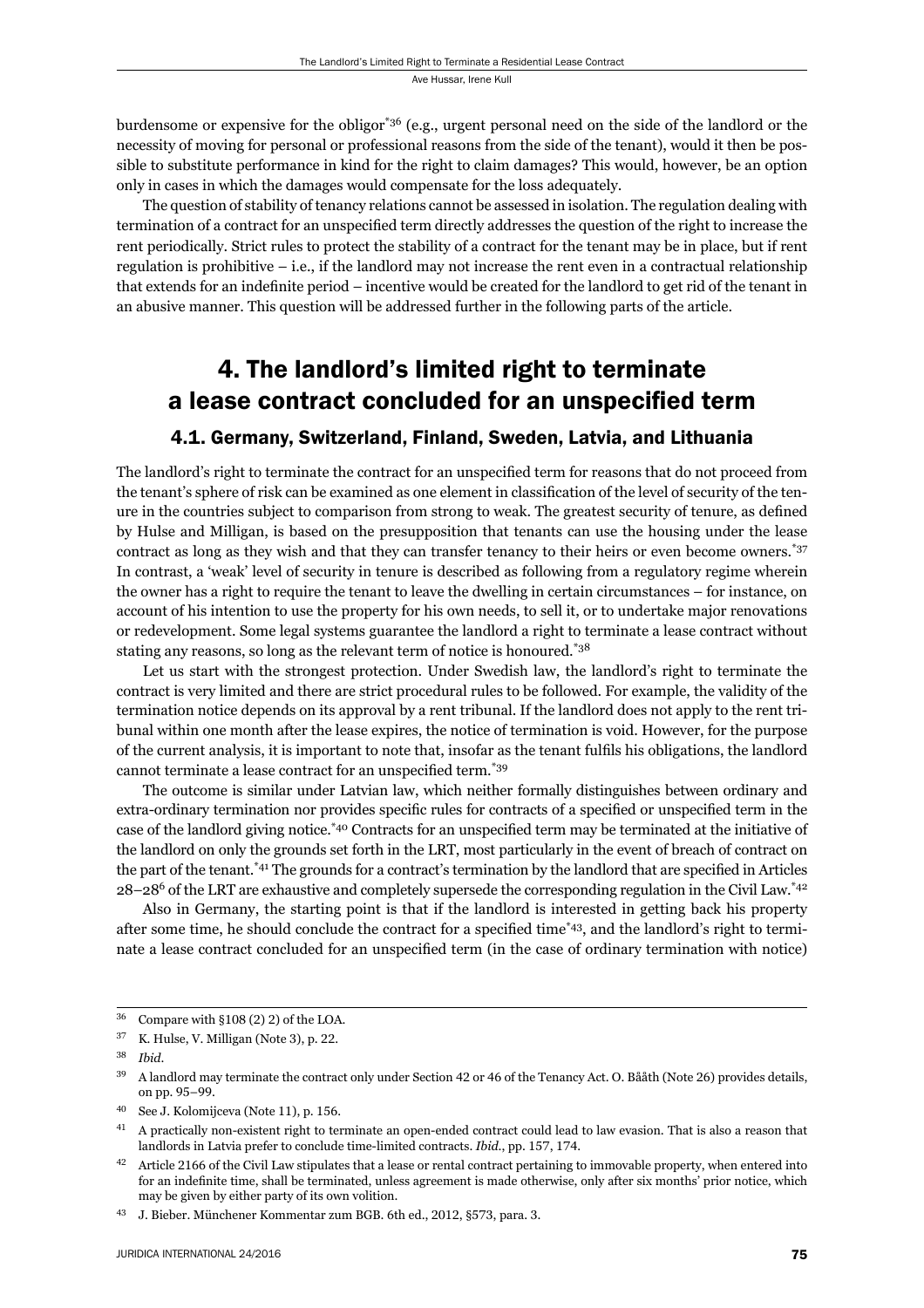is predicated upon the existence of a **justified interest**.<sup>\*44</sup> This condition is absolute. A justified interest exists, without limitation, in cases wherein the landlord needs the premises as a dwelling for himself, members of his family, or members of his household.\*45 Cornelius and Rzeznik have stated that German case law has applied a broad definition in its interpretation of family and household; however, the landlord should always be able to prove genuine need for the dwelling. There is an obligation to offer the tenant replacement accommodation if suitable dwellings with comparable rent are available in the same building. Finally, and most importantly, termination for reason of personal needs is ultimately regarded as an abuse of rights if the landlord could have foreseen his needs at the time of concluding the tenancy contract. However, these protective rules are available to the tenant for only the first three years of the tenancy.<sup> $*46$ </sup> Since 2001, the notice period for landlords has been linked to the duration of tenancy, ranging from three to nine months.\*47

It is, nonetheless, important to note that the requirement to present a justified interest does not apply if the landlord terminates a lease for a dwelling in a building inhabited by himself when said landlord has up to two dwellings\*48 (i.e., in cases in which the landlord has physical closeness to the lessee). To compensate for the easier termination, the notice period is extended by three months in this situation.

According to BGB §573 (I) 2, notice of termination for the purpose of increasing the rent is explicitly excluded. At the same time, BGB §558 (I) does give a landlord the right to increase the rent to the market level after a certain interval. This rule guarantees the sitting tenant a right to choose (as he may terminate the contract at any time) while offering an option of reasonable return for the landlord.

Yet, in Germany, even if the landlord's termination of the contract is legitimate, the tenant may object and demand continuation of the lease if its termination would, for the lessee, his family, or another member of his household, be a hardship that is not justifiable even when the justified interests of the lessor are taken into account.\*49 The reasons can be as varied as pregnancy, advanced age, serious diseases, a low income, disability, infirmity, and upcoming exams. Hardship also exists if appropriate substitute residential space cannot be procured on reasonable terms.\*50

In Switzerland, for leases for an unspecified term, the landlord can, in principle, terminate a lease without giving any reason, as long as he respects the appropriate notice period the specific termination dates.<sup>\*51</sup> However, such notice is open to challenge if it contravenes the principle of good faith.\*52 In order to be able to judge whether he should challenge the notice or not, the tenant may request that the landlord state the reasons for giving notice.\*53 For the purpose of this analysis, most importantly, termination of a tenancy contract by the landlord is considered to contravene the principle of good faith if, in fact, the landlord has given notice because he wishes to impose unilateral amendment of the lease to the tenant's detriment or to change the rent\*54. The purpose of this regulation is to free the tenant from pressure during the process of negotiating with the landlord over rent increases.\*55 Nevertheless, according to the – controversial – case law of the Supreme Court (Swiss Federal Tribunal)<sup>\*56</sup>, the landlord is allowed to terminate a tenancy contract for the purpose of renting the flat out to a new tenant a higher rent, provided that the latter rent would not be unfair under an absolute rent calculation method.\*57 The same result could not (at least to the same

<sup>44</sup> BGB's §573.

<sup>45</sup> BGB's §573, 2(2).

J. Cornelius, J. Rzeznik. National report for Germany, p. 166. Available at http://www.tenlaw.uni-bremen.de/reports/ GermanyReport\_09052014.pdf (31.3.2016).

<sup>&</sup>lt;sup>47</sup> BGB's §573c. J. Cornelius, J. Rzeznik (Note 46), pp. 93, 164.

<sup>48</sup> BGB's §573a.

<sup>&</sup>lt;sup>49</sup> BGB's §574.

 $^{50}$  J. Cornelius, J. Rzeznik (Note 46), p. 170.

<sup>&</sup>lt;sup>51</sup> CO's Article 266a.

 $52$  CO's Articles 271, item 1 and 271a. See A. Wehrmüller. National report for Switzerland, p. 132. Available at http://www. tenlaw.uni-bremen.de/reports/SwitzerlandReport\_24072014.pdf (31.3.2016).

<sup>53</sup> CO's Article 271, item 2.

<sup>54</sup> CO's Article 271a, item 1 (b).

<sup>55</sup> R. Weber. Basler Kommentar. 5th ed., 2011, on Article 271/271a, para. 15.

 $<sup>56</sup>$  *Ibid.*, para. 16; DSFT 120/1994 II 105/110, nr 3b/bb, confirmed later in DSFT 136/2010 III 74/75 nr 2.1; for other economic</sup> reasons also DSFT 136 III 190/194, nr 3.

ɶɸ *Ibid*. With the *absolute calculation method* (*absolute Berechnungsmethode*), a rent is assessed independently from previous contractual terms. It is applied to assess the fairness of rent which are agreed on using net return (CO's Article 269), gross return (CO's Article 269a c)) and the range of rents customary in the locality or district (CO's Article 269a a)) as criteria.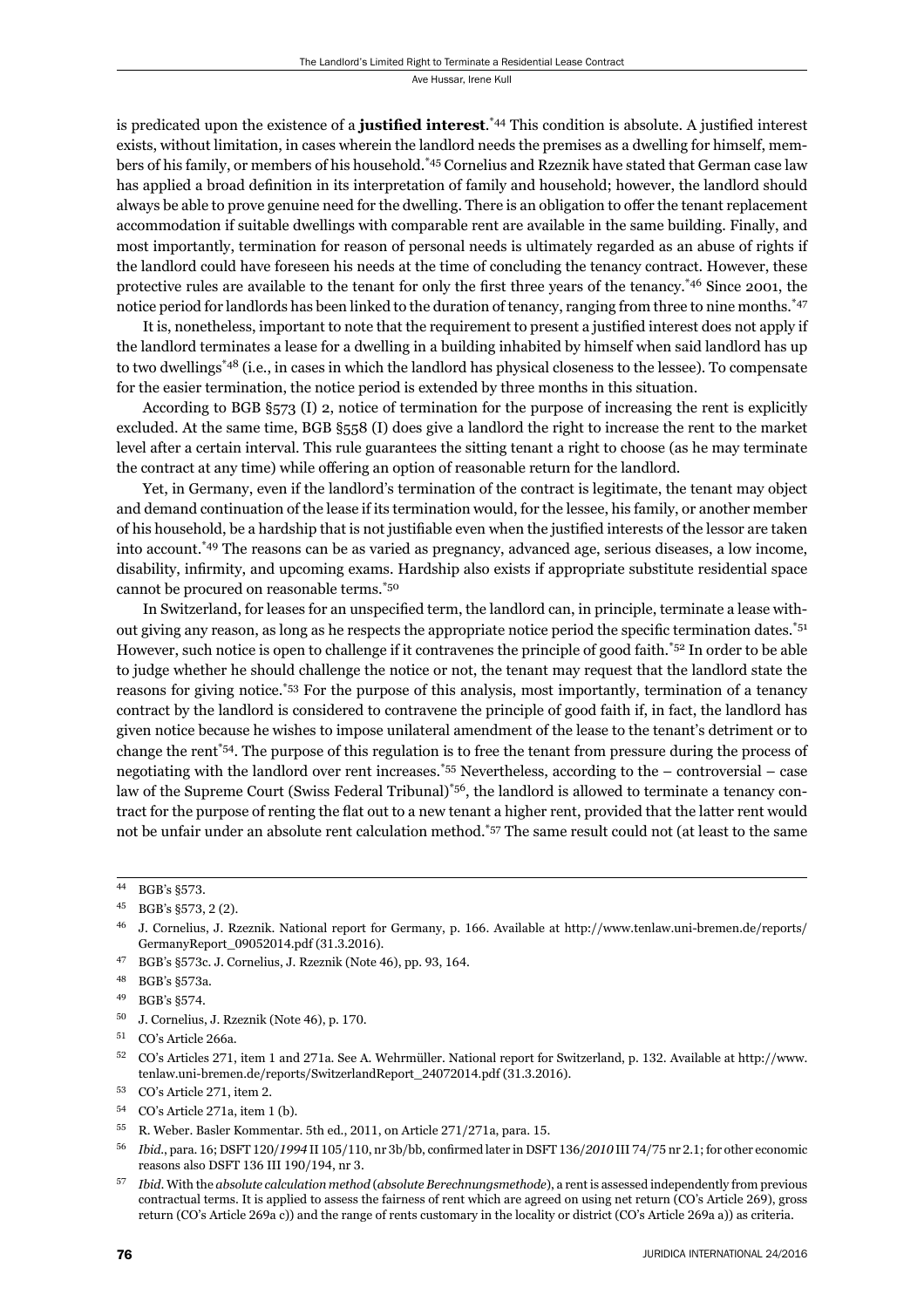extent) be achieved by rent increases in the existing tenancy, since even though Swiss landlord has a right to increase the rent any time for the next termination date,  $58$  he or she may, and herein lies a difference from the German law (see above), basically do so only according to relative rent calculation method, i.e., in line with increase in costs or in connection with additional services provided by the landlord.\*59 Indeed, the increase of the rent for adapting it to the market level can be challenged by the tenant as unfair if that would give permit the landlord to derive excessive income from the leased property.<sup>\*60</sup> In any case, where the termination of the lease would cause a hardship for the tenant or his family in a degree that cannot be justified by the interests of the landlord, the tenant may request and extension of the lease up to four years in one or two requests.\*61

In Finland, landlords may terminate a contract for an unspecified term providing justified reason. However, since the tenancy-law reform of 1995, in the main, any grounds, inclusive of an intention to sell the property, satisfies the requirement to state the grounds in the notice, as long as it is not contrary to good rental practice.\*62 The landlord may also terminate the contract if he intends to increase the rent to a (otherwise reasonable) level that is not acceptable to the sitting tenant.\*63 In the latter case, according to the 'Fair Rental Practices'\*64, negotiations on a rent increase must be initiated at least six months prior to the intended increase. If negotiations do not lead to agreement, the lessor is entitled to give notice of termination of the lease agreement. According to the cited guidelines, it is advisable, in conjunction with giving notice to inform the tenant of the rent level with which the agreement could be continued. Simultaneously, the tenant should be informed of the deadline for accepting this change in rent if he is to avoid termination of the lease. The acceptance period should end one month before the end of the period of notice.\*65 Term of notice is to be minimum of six months if the lease agreement has lasted for at least one year; otherwise, it is minimum of three months, calculated from the last day of the calendar month in which notice is given, unless otherwise agreed. The courts shall, at the tenant's request, declare the notice given by the lessor ineffective if the requested rent or stipulation on determining the rent would be considered unreasonable or if it is unreasonable or unjustified on other grounds when the specific circumstances of the case are taken into account.\*66 In sum, for the Finnish landlord the means of seeking rent increase in private tenancies are an agreement, notice for termination (increasing the rent to a reasonable level is a justifiable reason), and action in court.\*67

Under Lithuanian law, the landlord may initiate ordinary termination, without stating any reason, for a lease contract for a dwelling that has an unspecified term by giving notice six months in advance, unless a longer term has been agreed upon. There are no specific objections to termination of the contract that are deemed valid for exercising by the tenant – good faith, hardship, etc. However, the tenant has a limited opportunity to raise subjective objections in the course of the eviction process.\*68

- <sup>62</sup> Under Article 54, paras 1 and 5 of the Finnish Act on Residential Leases.
- R. de Boer and R. Bitetti (Note 5), p. 20.
- Mutually agreed upon by the organisations for tenants and for landlords in 2003. Available at http://www.vuokranantajat. fi/attachements/2008-09-22T17-05-1515.pdf (31.3.2016).

<sup>&</sup>lt;sup>58</sup> CO's Article 269d.

<sup>&</sup>lt;sup>59</sup> CO's Article 269a.

 $^{60}$  CO's Article 269. Tenant may legitimately expect that the previously agreed rent gives the landlord a sufficient income. A further rent increase can therefore only be based on changes which have occurred after the previous one; the new rent increase will be assessed according to the relative method compared to the situation after the previous rent increase. In other words, a rent increase which is unfair according to the 'relative method' cannot be justified by invoking that according to the 'absolute method' the new rent was not unfair. On the other hand, where a rent increase would not be unfair according to the relative method, the tenant can still invoke that the increased rent is unfair according to the absolute method. BGE 121 III 163 E. 2c; R. Weber (Note 55), Article 269d, para. 4; A. Wehrmüller (Note 52), pp. 87, 93 ff; See also DSFT 140/*2014* III 433/435 nr 3.1.

 $^{61}$  CO's Articles 272, item 1 and 272b.

<sup>65</sup> *Ibid.*, pp. 3-4.

Specific circumstances might be, for example, difficulties in finding a comparable flat in the region. If the notice is not in conformity with good leasing practice, the tenant may, alternatively, claim damages, including compensation for the costs of removal and, at most, three months' rent for the inconvenience. See Article 56 of the Finnish Act on Residential Leases.

T. Ralli (Note 24), p .132.

<sup>&</sup>lt;sup>68</sup> Article 6.614 of the Lithuanian CC. More details are provided by A. Mikelėnaitė (Note 11), p. 156.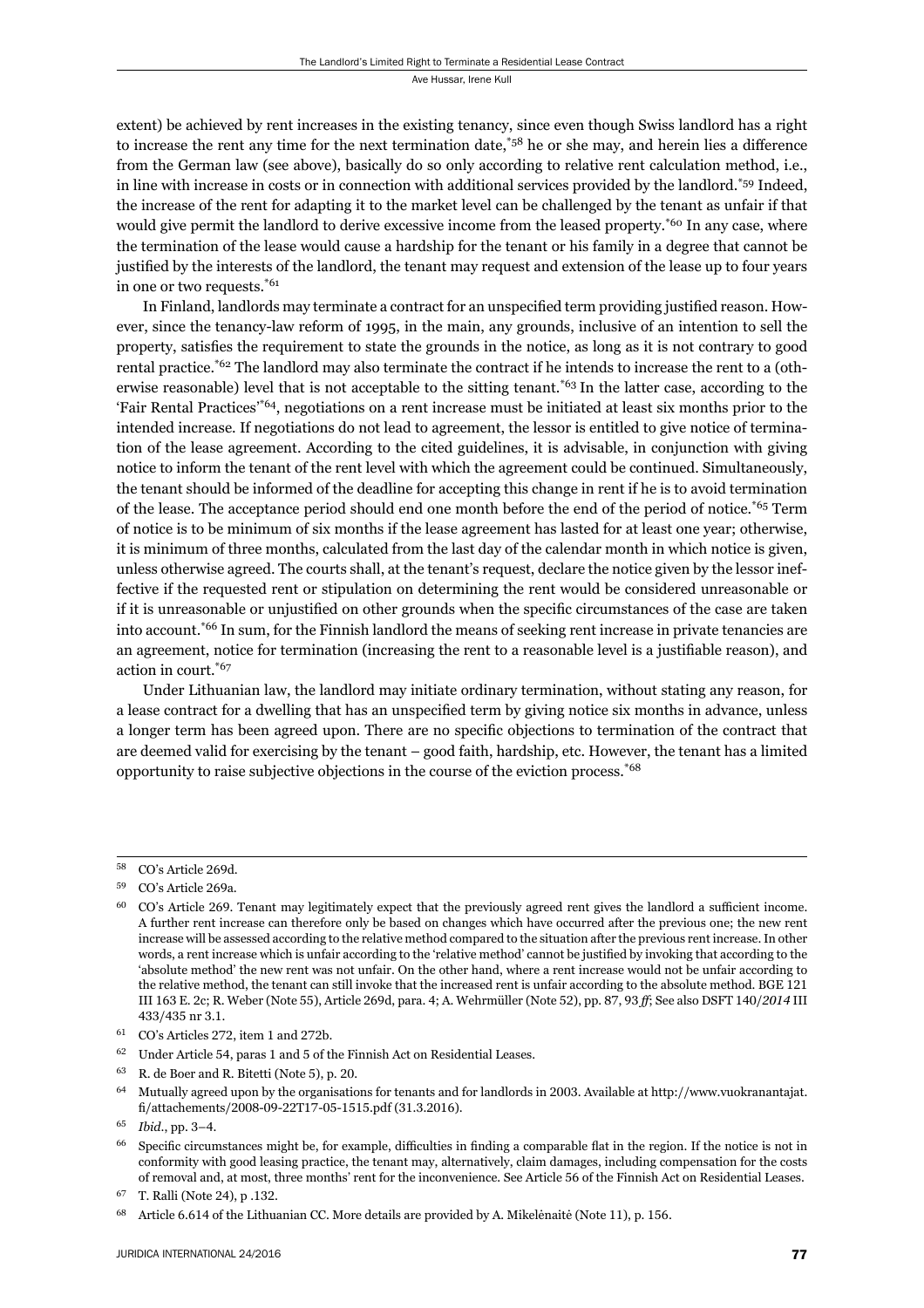#### 4.2. Position of Estonian law in the context of analysed regulatory systems

In sum, there are, in essence, three types of regulation that address 'ordinary termination' of a contract for an unspecified term by the landlord. The majority of the regulatory regimes examined here acknowledge a landlord's right to give notice without stating any reason or to state 'any old reason', though this is subject to some form of control under the good-faith principle on the initiative of the tenant (as in Lithuania, Finland, and Switzerland), while in Germany, the landlord should prove justified interest if the notice is to be considered valid, and, furthermore, in Sweden and Latvia, the landlord principally does not have a right to give notice insofar as the tenant fulfils his obligations. If the right to terminate exists, the terms for advance notice range from one to nine months. It can be concluded that, except in Sweden and Latvia, it is possible for a landlord to terminate a tenancy contract concluded for an unspecified term for reason of needing to accommodate himself or his family. Except in those two countries and Germany, it is possible for the landlord to terminate the contract with the (hidden) motivation of freeing the property before sale.

As to the landlord's dilemma surrounding a rent increase for the sitting tenant *v.* termination of the contract with the aim of concluding a new contract, with higher rent, it should be asked, firstly, whether there is a possibility of increasing the rent up to market level within the framework of the existing contract and, secondly, whether the tenant has the last word in the decision on continuation of the contract.

A unilateral rent increase is out of the question for Swedish as well as for Latvian, Lithuanian and Finnish landlords. In Sweden, the rent increase is often subject to negotiations between associations representing tenants, on one side, and landlords, on the other<sup>\*69</sup>, while in Latvian, Lithuanian and Finnish law, rent increases are possible only in accordance with the initial agreement.\*70 In simple terms, Swedish and Latvian landlords have neither statutory right to neither increase the rent nor terminate the contract freely, while landlords in Lithuania and Finland may not increase the rent but may freely terminate a contract that has an unspecified term.<sup>\*71</sup> Under Swiss law, increasing the rent to market levels is difficult; it is only possible if based on a relative rent calculation method, i.e., change of costs factors, or an absolute rent calculation method based on the market level of the locality or district as long as it does not provide for an excessive benefit for the landlord (see above section 4.1.). A termination motivated by an intention to increase the rent may be contested if it consists of pressure on the tenant to accept the rent increase\*72. However, the case law indicates that it is still possible to terminate a tenancy contract for the purpose of obtaining higher rent from another tenant if that higher rent level is fair according to the absolute rent calculation method.\*73 A clear-cut solution can be found in German law: the right to increase rent levels to the market level, as foreseen by the German legislator (BGB §558), should compensate for the prohibition of termination of a contract with the intention of raising the rent (BGB §573 (I) 2). While §561 of BGB prescribes a special right of termination for the lessee after a rent increase, the tenant also has the last word in deciding on continuation of the contract.

Under Estonian law, rules on ordinary termination of residential lease contracts provide that either party may terminate a lease contract entered into for an unspecified term by giving at least three months' advance notice.<sup>\*74</sup> Even though, according to  $\S 325$  (1) of the LOA, the notice of termination should state, *inter alia*, the basis for the termination, if, in the framework of tenancy relationships for an unspecified term, said notice has been delivered to the other party without stating any particular reason for the termination, it is presumed to be a notice of ordinary termination.\*75 As a protective measure, the Estonian law has

ɷɺ If the landlord has a principal bargaining agreement (*förhandlingsordning*) in place with the Swedish Union of Tenants, the increase in rent has to be negotiated with that union. If there is no such agreement between the landlord and the union, the rent must be negotiated with each tenant individually. If agreement cannot be reached, the landlord is entitled to apply to the regional rent tribunal. More details are provided by O. Bååth (Note 26), pp. 55–56.

 $\frac{70}{10}$  See J. Kolomijceva (Note 11), p. 128; also, see A. Mikelėnaitė (Note 11), p. 124.

 $71$  Schmid and Dinse rightly argue that such restrictions to the landlord's property rights manifestly disturb the economic balance of the contractual exchange and, accordingly, may possibly be challenged before the European Court of Human Rights. See C. Schmid, J.R. Dinse (Note 1), p. 622.

<sup>&</sup>lt;sup>72</sup> See DSFT 4A\_547/2015 (14 April 2016), nr 2.1.1.

<sup>&</sup>lt;sup>73</sup> See A. Wehrmüller (Note 52), pp. 85 ff.; DSFT 136/2010 III 74/76 nr 2.1.

<sup>74</sup> LOA's §§ 311, 312 (1).

<sup>&</sup>lt;sup>75</sup> K. Paal. Commentary to §312, p. 3. In: P. Varul *et al.* Võlaõigusseadus II. Kommenteeritud väljaanne ['Law of Obligations Act II. Commented Edition']. Tallinn: Juura 2007 (in Estonian).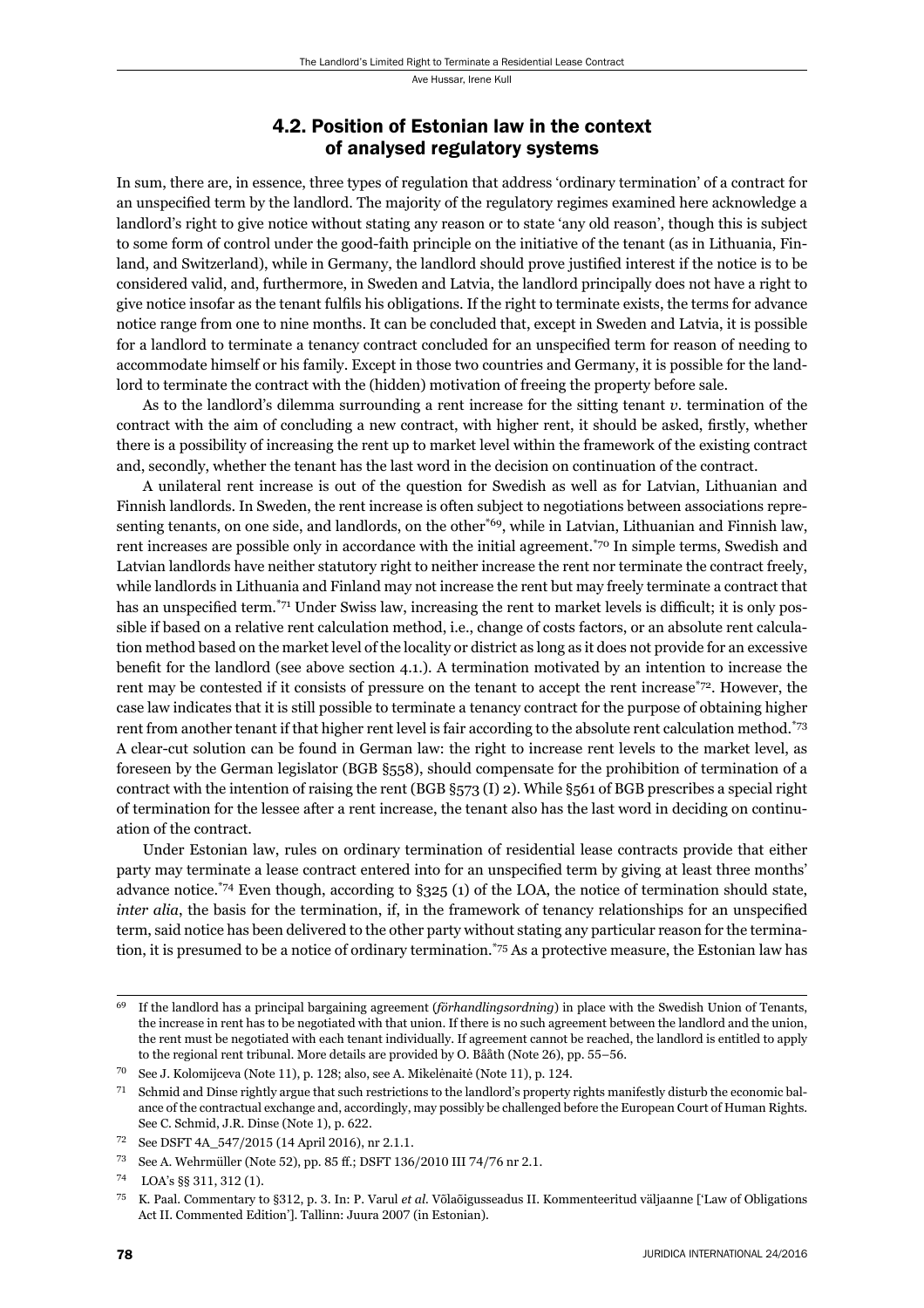also adopted terms on hardship, which allow the tenant to ask for dismissal protection and for extension of the contract for up to three years if termination of the contract would result in serious consequences for the lessee or his or her family.\*76

In Estonian law, it is presumed that the lessor may raise the rent after each six months as of entry into the contract for an unspecified term.<sup>\*77</sup> A lessee may contest an excessive increase in the amount of the rent.<sup>\*78</sup> The rent for a dwelling is excessive if unreasonable benefit is received from the lease of the dwelling.\*79 It is further specified that the amount of the rent for a dwelling is not excessive if it does not exceed the usual market rent, or an increase in the rent is not excessive if it is based on an increase in the expenses.\*80 Thus, while there is no direct rule similar to BGB's §558, explicitly allowing rent increases to the market level, and there are rules similar to the Swiss one regarding challenging a rent increase as unreasonable, Estonian case law<sup>\*81</sup>, however, does confirm the landlord's right to raise the rent to market levels.

Further, there are two protective provisions to ensure that the tenant is not placed under pressure in the event that the landlord has increased the rent or intends to do so. Firstly, the increase in rent is void if the lessor warns the lessee that the lessor will terminate the lease contract if the rent increase is contested.\*82 Secondly, in a parallel to the Swiss law, the tenant has a right to challenge the termination through being heard by a lease committee or court if the termination runs counter to the principle of good faith: *inter alia*, the landlord gives notice of reasons for wishing to amend the contract (inclusive of increasing the rent) that are to the detriment of the tenant and the latter does not consent thereto.\*83 Thus, in the case of the rent increase being valid in its own right (in substance, if no illegal warning about termination is involved, its validity is dependent only on formal requirements, since there is no limit to the increases possible; see above) and the landlord terminating the contract (e.g., for non-payment of the higher rent), termination may still be contested as conflicting the principle of good faith.<sup>\*84</sup> However, in that case, the tenant should have first formally contested the rent increase in due time (by application to the court).\*85 If the rent increase remains valid, the tenant's only option is to terminate the contract ordinarily, with three month' notice, since Estonian law lacks a provision similar to BGB §561 that confers a special right for the tenant to terminate the contract in the case of raising of the rent to market rates (§284 (2) and (3) of the LOA associate the special right to termination only with an increase in rent that is due to improvements and alterations).

In sum, Estonian landlord has a right to increase the rent up to market rent after certain intervals (as in Germany) as well as terminate the contract without stating any (real) reason. The latter means that termination is also possible for the purpose of concluding another contract for market rent (this matches Swiss, Finnish and Lithuanian law but diverges from German law). Yet it is possible to argue, following the line of argumentation in Finnish law, that termination without offering the intended new (higher, but still reasonable) rent level first to the sitting tenant would be against the good-faith principle. However, exactly this practice, 'offering' a rent increase while threating with termination after refusal would contravene the principle of good faith under Estonian and Swiss law and render termination invalid in Germany.

 $76$  LOA's §326 (2).

 $77$  LOA's  $\S 299(1)$ 

<sup>78</sup> LOA's §303 (1).

 $^{79}$  LOA's §301 (1). This disposition is comparable to Article 269 of CO.

LOA's §301 (2). Should be noted that non-excessiveness of the market rent is formulated in affirmative and not as a rebuttable presumption as in Article 269a a) of CO: 'rents are not generally held to be unfair if... '(see section 4.2.).

<sup>&</sup>lt;sup>81</sup> For example, in CCSCd 19.9.2005, 3-2-1-76-05, para. 16.

<sup>82</sup> LOA's §299 (3).

<sup>83</sup> LOA's §§ 326 (1) and 327.

<sup>&</sup>lt;sup>84</sup> As is explained in a number of judgements of the Estonian Supreme Court. See CCSCd 22.10.2008, 3-2-1-81-08, para. 10 and CCSCd 29.10.2004, 3-2-1-100-04, para. 17.

<sup>&</sup>lt;sup>85</sup> There are several judgements from district courts of Estonia on this subject. See the judgements of the Tallinn District Court of 12.5.2006, No. 2-03-824, 24.3.2010, No. 2-04-2168, and 28.2.2007, No. 2-03-219.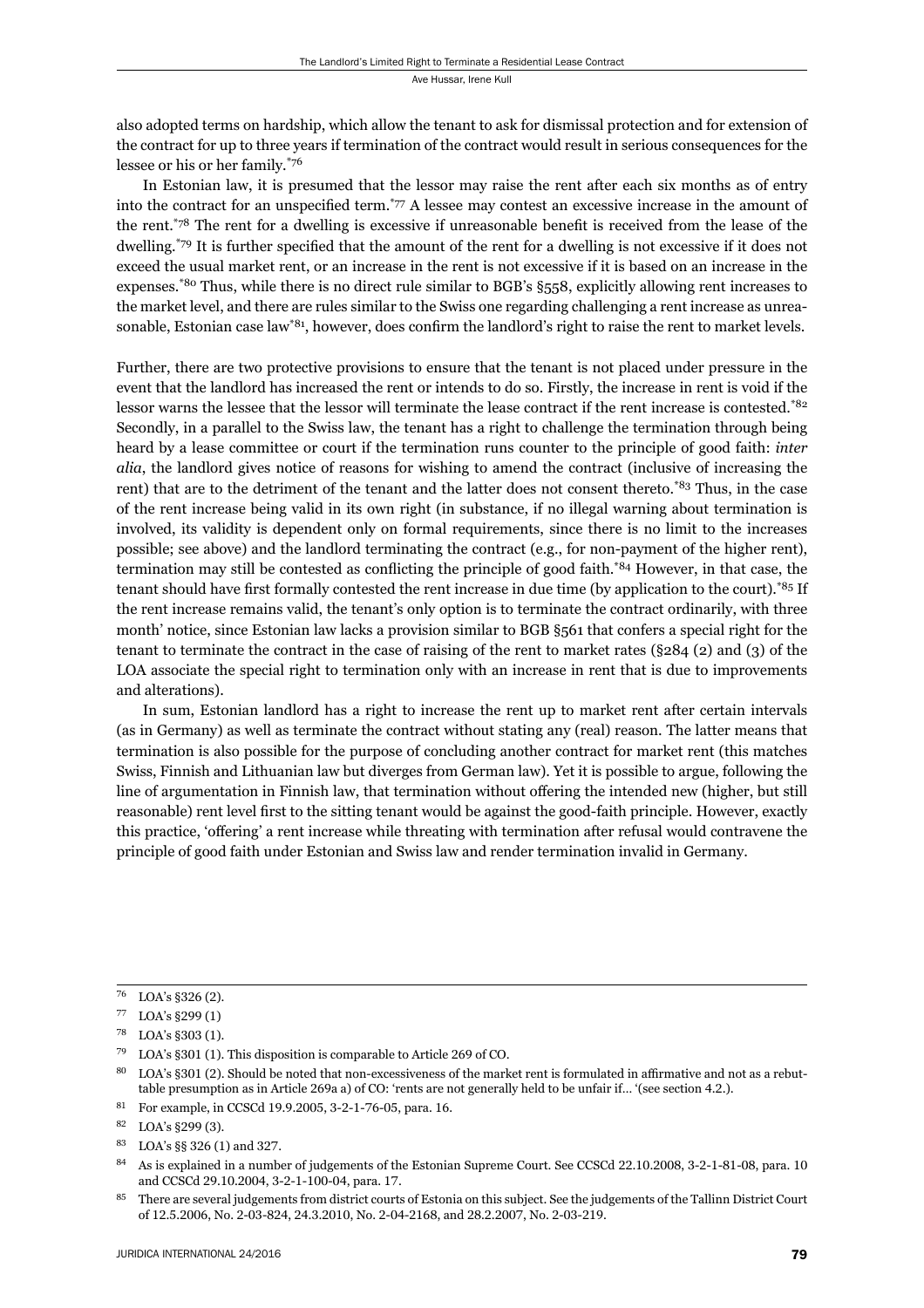## 5. The landlord's limited right to terminate a lease contract concluded for a specified term

### 5.1. Germany, Switzerland, Finland, Sweden, Latvia, and Lithuania

This part of the paper elaborates on the matter of how to determine the conditions under which a landlord may terminate a contract for a specified term for reasons originating within his sphere of risk.

We begin with the systems that offer the strongest protection. The regulation in Latvia<sup>\*86</sup> and Lithuania does not foresee a right to give notice of termination for any reason other than one stemming from the tenant's breach of contract.<sup>\*87</sup> The outcome under Swedish law is similar. If the parties have a fixed-term agreement in place, the landlord is bound by the term specified and cannot give notice of early termination (while the tenant has a right to terminate even this type of contract with three months' notice and has right to demand prolongation).\*88

Under German law, the landlord (as well as the tenant) may terminate a contract concluded for a specified term only for **compelling reason** (*ein wichtiger Grund*), as indicated in BGB §543(1). A reason is deemed to be compelling 'if the party giving notice, with all circumstances of the individual case taken into account, including, without limitation, fault of the parties to the contract, and after weighing of the interests of the parties, cannot be reasonably expected to continue the lease to the end of the notice period or until the lease relationship ends in another way'.\*89 'The compelling reason leading to termination must be stated in the notice of termination.'\*90 Application of this general rule presupposes, in principle, that the compelling reason originates from the other party's sphere of risk, as in the case of breach of contract by that party.<sup>\*91</sup> Compelling reasons on the part of the landlord might be serious insults against him or his employees or consist of criminal acts, threats, or wilful making of false reports of offences by him.<sup>\*92</sup> Hence, mere intention to use the dwelling for themselves may well be classified as **justified interest** in the context of giving notice with respect to a contract for an unspecified term but is not, in principle, considered to constitute compelling reason in the context of extraordinary termination of a contract for a specified term. Tenants in Germany have also a right to object on subjective grounds to termination (hardship clause).<sup>\*93</sup>

According to Article 266g of the Swiss CO, where performance of the contract becomes unconscionable for the parties, they may, with **compelling reason** (*aus wichtigen Gründen*), terminate the lease by giving the legally prescribed notice (of three month).\*94 Qualifying compelling reason is an extraordinary grave circumstance that neither was known nor could have been foreseen at the time of conclusion of the contract, where said reason may arise because of external factors or internal ones.<sup>\*95</sup> External factors are elements such as a war or severe economic crisis. Internal factors are factors in the sphere of the landlord or tenant. These factors are, in reported Swiss court practice, sickness, being an invalid, economic ruin or changes in family circumstances, death threats against the landlord by the tenant, and repeated breach of contract that constitutes a serious infringement on account of the frequency of the violations.<sup>\*96</sup> Differently from German law, it is for the court to determine the financial consequences of early termination (i.e., address the claim

<sup>&</sup>lt;sup>86</sup> The landlord may terminate the rental contract only in the cases specified in Section 28 of the LRT – breach of contract by the tenant, the necessity of capital repairs, and demolition of the building. See J. Kolomijceva (Note 11), p. 158.

Grounds for termination of a lease contract in general can be found in Article 6.497 of the CC and those for lease contracts for dwellings specifically in Article 6.611 of the CC. See A. Mikelėnaitė (Note 11), pp. 83, 156.

<sup>88</sup> Section 4 of the Swedish Tenancy Act. See O. Bååth (Note 26), pp. 77, 96.

<sup>89</sup> BGB's §543.

<sup>&</sup>lt;sup>90</sup> BGB's §569 (4).

<sup>&</sup>lt;sup>91</sup> J. Bieber (Note 45), §543, para. 10.

<sup>&</sup>lt;sup>92</sup> For details, see J. Cornelius, J. Rzeznik (Note 46), p. 166. Relevant case law can be found in Beck'scher Online-Kommentar Mietrecht, Schach/Schultz. 3rd ed., §543 paras 1-9.1.

<sup>&</sup>lt;sup>93</sup> In German, Sozialklausel. See BGB's §§ 574 and 574a. J. Cornelius, J. Rzeznik (Note 46), p. 95.

<sup>&</sup>lt;sup>94</sup> CO's Article 266g, item 1.

<sup>&</sup>lt;sup>95</sup> See R. Weber (Note 55), Article 266g, para. 5.

<sup>&</sup>lt;sup>96</sup> More details are provided by A. Wehrmüller (Note 52), p. 127. The report refers to the case law cited by M. Blumer. Gebrauchsüberlassungsverträge (Miete/Pacht). Vol. VII/3. Basel, Switzerland: Helbing Lichtenhahn Verlag 2012, p. 911 and U. Hulliger. Kündigung aus wichtigen Gründen, Überblick über Lehre und Rechtsprechung (Termination for compelling reason. Overview of the doctrine and case law). – MRA 2011/1, p. 1 ff.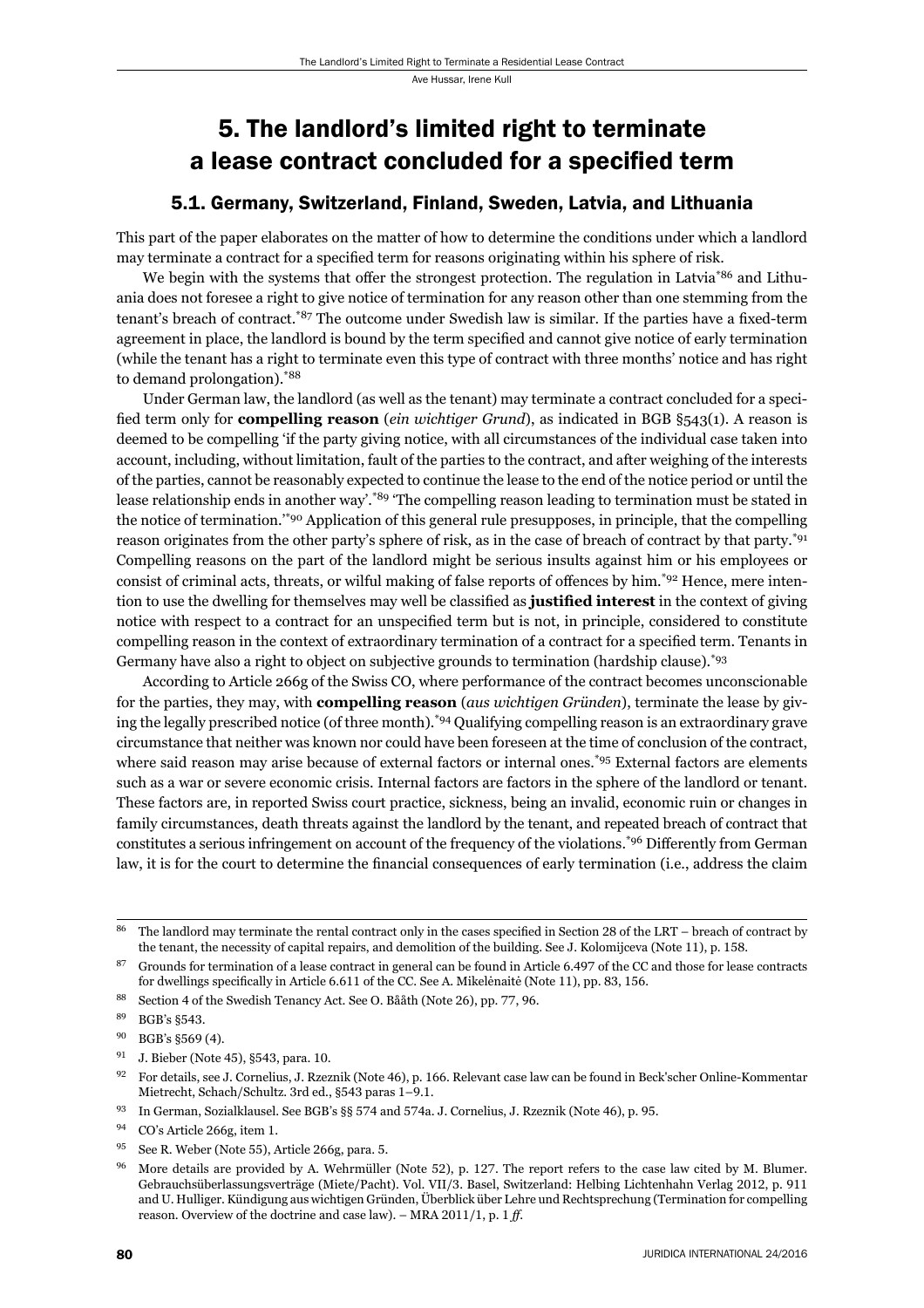for damages), taking due account of all the circumstances.<sup>\*97</sup> When assessing the damage claim by the tenant, the court takes account of the obligation to mitigate damages.\*98 Nonetheless, notice of termination by the landlord, also in cases of a contract for a specified term, is open to challenge if, in certain specified condition, it contravenes the principle of good faith (see section 4.1 of the article above).\*99

In Finland, the parties are, in principle, bound by the agreed time period and cannot give notice unless agreement has been made otherwise. However, exceptionally, under Section 55 of the ARL, the court may grant a landlord the right to terminate 1) if he needs the flat for his own use or for use by a member of his family for reasons of which he could not have been aware at the time when the agreement was made or 2) if, for some comparable reason, the agreement's remaining in force until the agreed date would be patently unreasonable from the landlord's point of view. It is noteworthy that the tenant is entitled to reasonable compensation for any loss incurred as a result of premature termination of the agreement by the landlord and shall in any case be given an opportunity to be heard before court in connection with these matters.<sup>\*100</sup>

#### 5.2. Position of Estonian law in the context of analysed regulatory systems

In summary, where contracts for an unspecified term are involved, the regulatory systems under scrutiny can be divided into three groups. Firstly, in one group of countries (Latvia, Lithuania, and Sweden, for example), the tenant's protection is relatively strong: it is practically impossible for the landlord to terminate a contract for a specified term for reasons other than fundamental breach of contract by the tenant or the condition of the dwelling posing a hazard.

The second group consists of those countries that acknowledge a general clause on 'compelling reason' (of the countries considered here, Germany and Switzerland), which should be related to an unforeseeable circumstance and should not be caused by the terminating party. If the reason originates from the landlord's own sphere of risk, termination by the landlord would be valid but subject to a damage claim by the tenant, so long as the circumstances still satisfy the condition, necessary for application of the general clause, that the landlord cannot reasonably be expected to continue performing the contract due to unforeseeable circumstance.

Adopting a third type of approach, Finland has developed special regulation that differs from the abovementioned systems in a procedure – application to the court instead of notice to the tenant (the latter is still the procedure employed if the termination is related to breach of contract by the tenant) – that puts emphasis on the landlord's point of view (thereby deviating from German and Swiss law) and that involves the possibility of a damage claim (comparable with the terms of Swiss law).

In Estonian law, a lease contract entered into for a specified term ends upon expiry of the term unless the contract is extraordinarily terminated (see §309 (1) of the LOA).The general clause on extraordinary termination set forth in §313 (1) of the LOA resembles §543 (I) of BGB in German law and Article 266g of CO in Swiss law. Accordingly, a lease contract (with either a specified or an unspecified term) may be terminated extraordinarily (i.e., without prior notice) only when there is **compelling reason**. A reason is compelling if, when it arises, the party seeking termination cannot, in light of all the circumstances and the interests of both parties, be reasonably expected to continue performing the contract. Example grounds for extraordinary termination, mainly involving reasons originating outside the sphere of risk of the party wishing to terminate, are referred to in §§ 314–319 of the LOA. $*$ <sup>101</sup>

According to the guidance given by the Supreme Court,\*102 application of §313 (1) of the LOA requires the court's application of discretionary authority whereby the court is required to consider whether the interest of the party wishing to terminate the contract is more significant and would be more severely dam-

<sup>&</sup>lt;sup>97</sup> CO's Article 266g, item 2.

<sup>&</sup>lt;sup>98</sup> R. Weber (Note 55), on the CO's Article 266g, paras 8–9.

<sup>&</sup>lt;sup>99</sup> CO's Articles 271, item 1 and 271a.

<sup>&</sup>lt;sup>100</sup> ARL's Article 55.

<sup>&</sup>lt;sup>101</sup> For the landlord, the following is a non-exhaustive list of admissible grounds: 1) the object of the lease being used for nonstipulated purposes (see the LOA's §315), 2) payment of rent having been delayed (see the LOA's §316), 3) the property being a health hazard (see the LOA's §317), and 4) the lessee is declared bankrupt (see the LOA's §319).

<sup>102</sup> E.g., CCSCd 21.5.2004, 3-2-1-62-04, para. 14; CCSCd 29.10.2004, 3-2-1-100-04, para. 13; CCSCd 9.11.2010, 3-2-1-84-10, paras 10.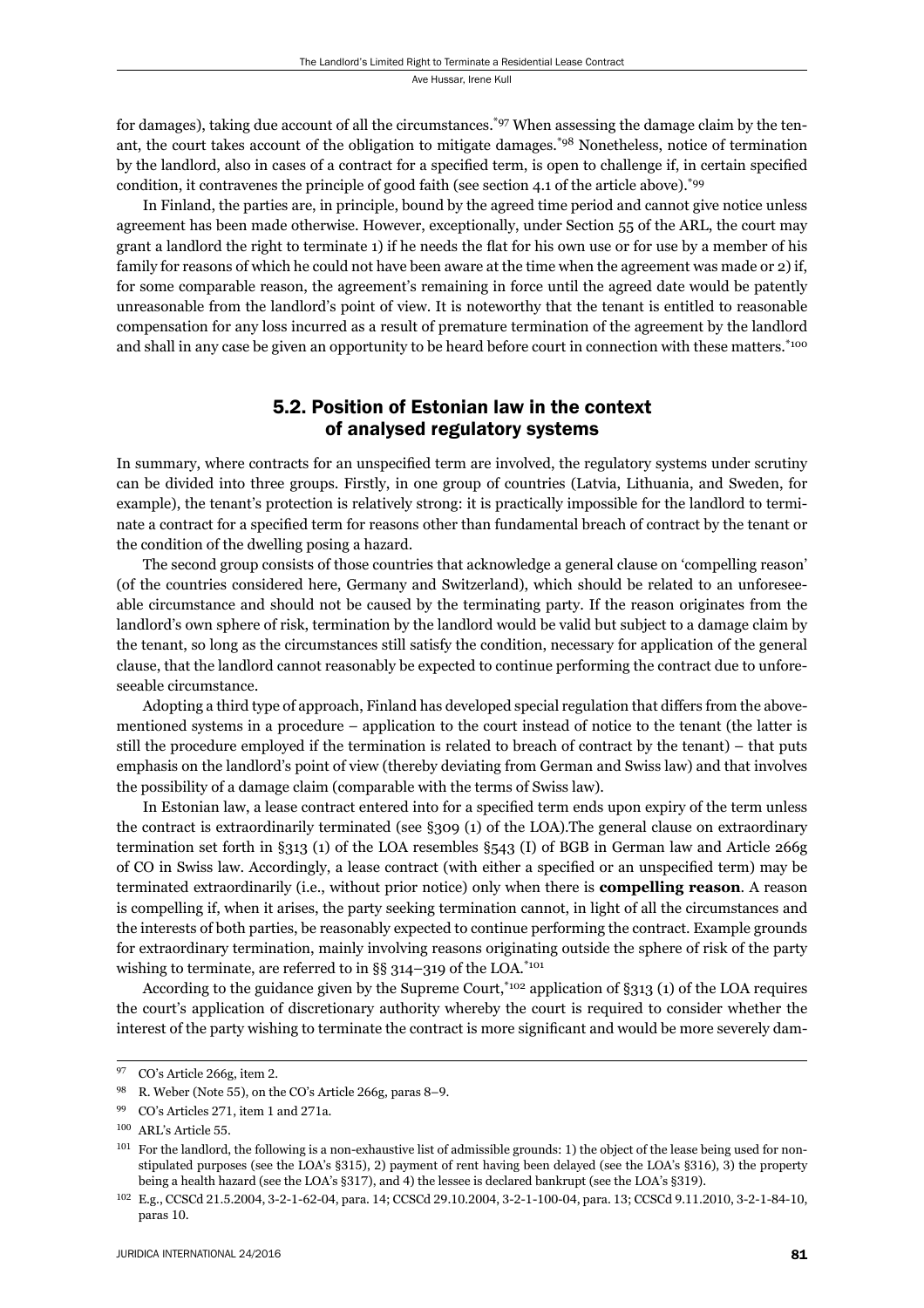aged if the contractual relationship were to continue. In any case, the reason is 'compelling' only if it is unexpected by the parties. If those conditions are fulfilled, the terminating party has no duty to cover any damages claimed by the other party. However, a compelling reason for terminating the contract under the article referred to above may be attributable to the party applying for termination, in which case the termination is considered a breach of contract that entitles the other party to demand compensation for damage under  $\S_{115}$  (1) of the LOA.<sup>\*103</sup> But even in the cases encompassed by the latter terms, the interests of both parties must be considered. For example, the landlord returning from abroad a year earlier than expected most probably would not justify extraordinary termination before the end of the specified term but may, subject to conditions of the 'unexpected change of circumstances' and 'more severly damaged interests', still be qualified as termination by breach of contract if the damages provide adequate compensation to the tenant. However, the courts in practice seldom consider this approach.

That said, a residential lease contract may be entered into with a resolutive condition – in case, for example, the landlord should return from abroad early. Upon fulfilment of such a condition, the lease contract is deemed to have been entered into for an unspecified term and the landlord may terminate the contract 'ordinarily' by giving at least three months' notice (under the LOA's §309 (4)). In addition, it should be noted that the parties are free to agree on special grounds for termination if the object of the lease is a dwelling used by the lessor and the greater part of it is furnished by the lessor (see the LOA's §272 (4) 3)).

As a protective measures in contracts both for specified and unspecified terms, the tenant may contest valid termination if that termination runs counter to the principle of good faith (see also section 4.2. above)\*104 or may demand the extension of the lease contract for up to three years if termination of the contract would result in serious negative consequences for the lessee or his family (hardship clause)\*105.

### 6. Conclusions

The aim with this article was to develop a relative scale for the various regulatory regimes and finally evaluate how well Estonian law, in comparison to Latvian, Lithuanian, German, Swiss, Finnish, and Swedish law, has managed to strike a balance between landlords' and tenants' interests in placing limits on the landlord's right to terminate a tenancy contract for reasons other than factors stemming from the tenant's sphere of risk.

It is clear from the foregoing analysis that the most protective regime is to be found in Sweden. In essence, a Swedish landlord offers a lifetime product of secure tenure whereby the decision to terminate the contract (i.e., in the case of a contract for a specified term, not to prolong it or, in the case of a contract for an unspecified term, to give notice) is in the hands of the tenant. Latvia too belongs to the group of countries where tenants can feel secure with contracts for a specified and an unspecified term alike, because the right to terminate the contract is non-existent or strongly limited.

In Germany also, the level of tenancy protection is relatively high.<sup>\*106</sup> The large proportion of private rental housing, however, shows that it supports stable demand for a long-term relationship as almost all rental agreements in Germany are concluded for an unspecified term, keeping tenants flexible, yet protected from arbitrary unilateral termination by the landlord. Termination of a contract for a specified term is limited to rare cases of unforeseeable compelling reason.

Less protection is provided by Estonian, Finnish, and Swiss law, under which a tenant who is party to a contract for an unspecified term is not protected from notice of termination, except in a few cases wherein the notice proves to contravene the good-faith principle or good practice. In cases of contracts for a specified term, Finnish and Swiss law provide a degree of protection higher than that under Estonian law, by placing the burden of initiating court review on the landlord and guaranteeing compensation for damage in the event of termination for reasons originating within landlords' sphere of risk.

<sup>103</sup> E.g., CCSCd 29.5.2004, 3-2-1-100-04, para. 13, CCSCd 21.5.2004, 3-2-1-62-04, para. 18; CCSCd 9.11.2010, 3-2-1-84-10, paras 12-13.

<sup>104</sup> LOA's §327 (1).

 $105$  LOA's §326 (2).

<sup>106</sup> For general information, see also S. Nasarre (Note 7); C. Schmid. Tenancy law and procedure in the EU. General Report, ɳɱɱɴ. Available at http://www.eui.eu/DepartmentsAndCentres/Law/ResearchAndTeaching/ResearchThemes/Project-TenancyLaw.aspx (31.3.2016); see also R. de Boer and R. Bitetti (Note 5) and C. Whitehead (Note 2).